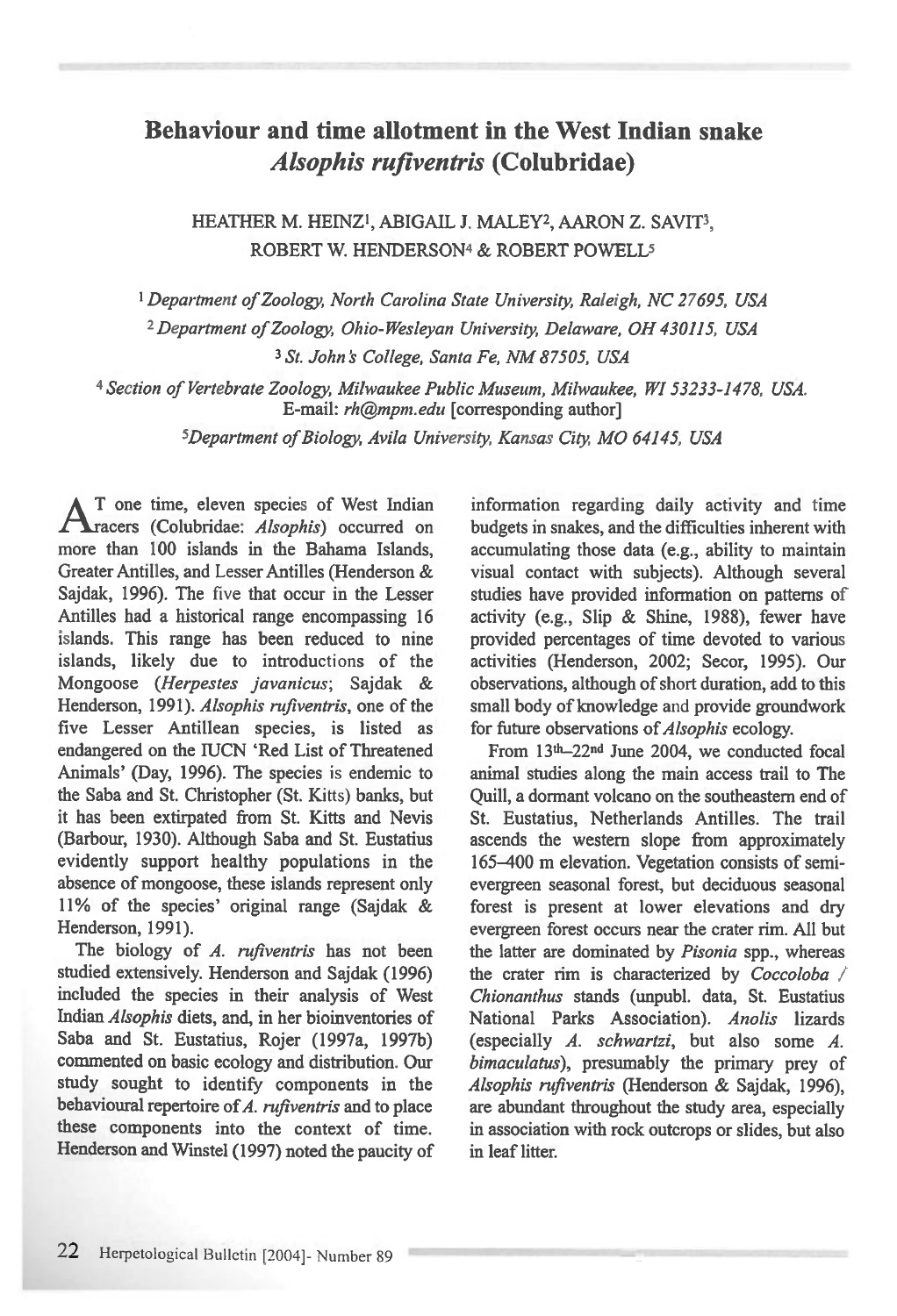The area of The Quill in which the work was conducted was relatively devoid of undergrowth that had the potential of interfering with observing snakes for prolonged periods. This was in large part due to numerous goats that foraged over much of the island, cropping vegetation from elevations ranging from sea level to the crest of The Quill. We scanned both sides of the trail for snakes for the full line of sight, but rarely spotted snakes more than 3.0 m off the trail (although sometimes we were able to see them as far as 10 m from the trial). Upon encountering an animal that did not appear startled by our presence, we noted substrate, extent of insolation (shade, filtered light, full sun), and microhabitat. An observer would watch the snake for 15 min, until the animal was lost from view, or if we felt the animal was responding to observer presence. We noted and timed behaviours in six categories based on position, movement, and

presence or absence of tongue-flicking, with some sub-categories for clarification: (1) **Stationary, (a) sprawled,** stretched along the substrate, with no part of the body touching another, (b) **loosely coiled,** one or a few large coils causing the animal to touch itself in at least one place (c) **tightly coiled,**  multiple or S-coils involving broad contact between body sections, (d) **scanning,** head elevated at roughly a 45 degree angle to substrate with no tongue-flicking (a similar but more pronounced behaviour has been recorded in another racer-type snake, *Masticophis flagellum;* Secor, 1995); or (2) **Moving,** (a) **foraging,** movement over substrate with tongue-flicking and short pauses to nose through leaf litter, roots, and deadfall, (b) **traveling,** 

Figure 1. Behavioural time allotments in *Alsophis rufiventris* on The Quill, St. Eustatius, Netherlands Antilles.

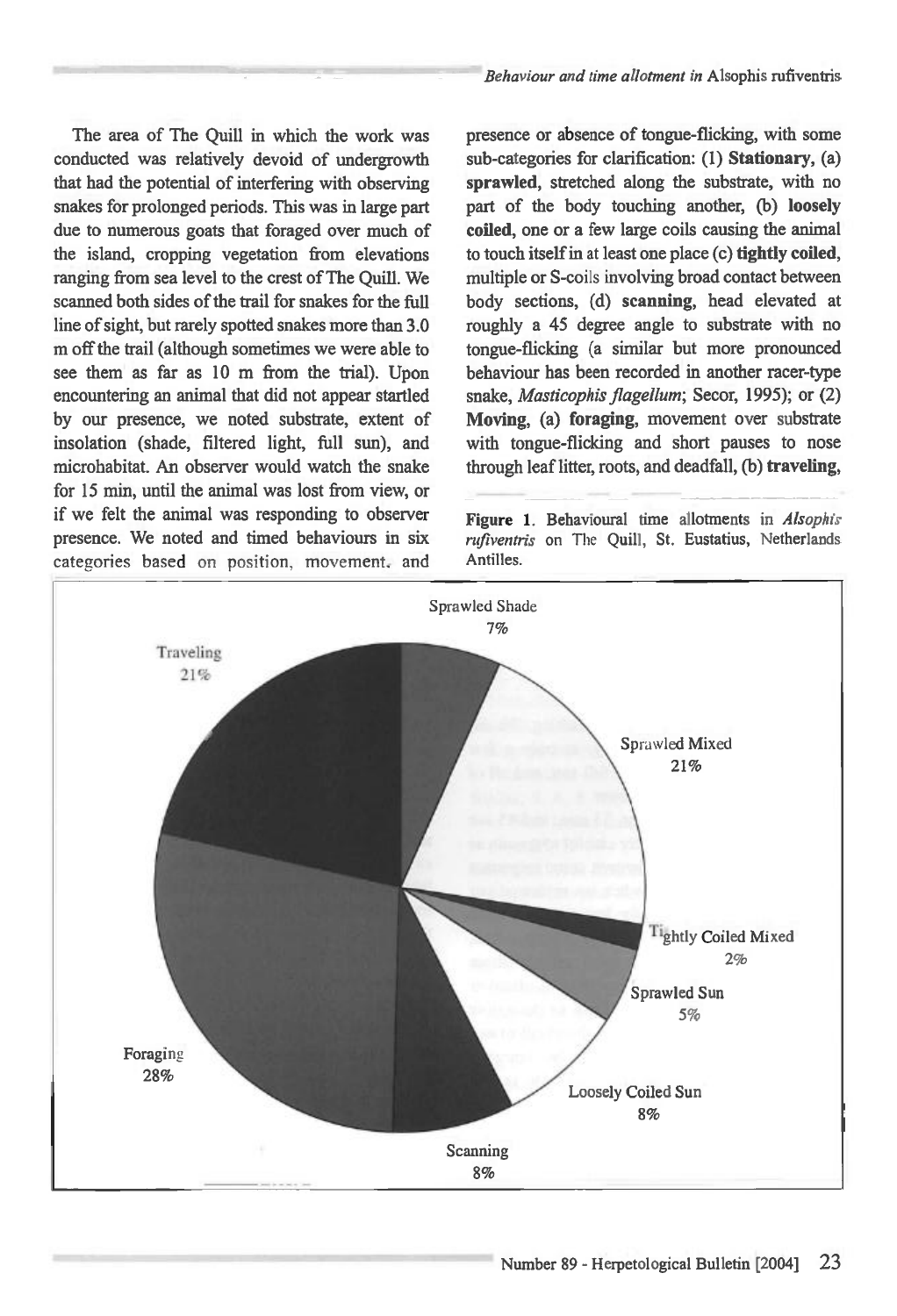

An adult male *Alsophiv rztfiventris* basking in full sun on the rim of the Quill at an elevation of —400 m Photograph © John S. Parmerlee, Jr.

steady movement with no tongue-flicking. We did not include a 'basking' category, as only a few snakes were clearly basking in full sun, and all of these were on the rim of the crater.

We recorded a total of 5 hr, 33 min, and 45 sec of data on 27 snakes. We were careful to remain as unobtrusive as possibly. However, some responses to observers were evident when we reviewed our data. Snakes might pause for less than a minute during their foraging activities, remaining still, with no tongue-flicking. At least some of these instances could have been responses to observer presence. Because we were unable to determine whether or not such pauses were the result of our presence and despite statements by Gregory (2004) indicating that snakes are not overly responsive to the presence of observers, we chose to err on the side of caution and disregarded all ambiguous observations from the data set, thereby reducing the total observation time to 167 min and 45 sec. Although the remaining data cover a relatively short period of time, based on our subjective evaluations of *A. rufiventris*  behaviour and that of congeners observed on other islands, we believe that our results accurately represent behaviour and time allocations of these snakes.

We observed individual *Alsophis rufiventris* on The Quill moving nearly 50% of the time (Fig. 1). Slightly more time was spent foraging than traveling. While stationary, most snakes were in sun-dappled shade, some time was spent loosely coiled or sprawled in full sun or shade, with most of the latter involving short pauses during foraging. We observed tight coiling only in sun/shade mosaic and loose coiling only in full sun. The vast majority of time (43%) involved resting in or moving through mixed and full shade. Of the two snakes observed loosely coiled in

full sun, one was on rocks of the rim of the volcano and the second was in a patch of mostly bare ground on the slope. The majority of encounters and observations took place on the slopes, where breaks in the canopy that allowed full sun to reach the forest floor were relatively uncommon. We did not attempt to discern when a snake was stationary for thermoregulatory purposes, simply scanning the environment, or resting.

We saw snakes loosely coiled in full sun only in the morning (07:40 hrs, 09:50 hrs). We observed traveling in both afternoon and early evening and foraging at all times of day. In the middle of the day, we observed snakes sprawled in conditions of mixed lighting.

Percentages reflected by the data agree with our experiences with and observations of this and other species of *Alsophis. Alsophis rufiventris* is an active forager (Schwartz & Henderson, 1991), moving over and through leaf litter and along deadfall and rocks in search of prey. We observed snakes assessing their immediate environments